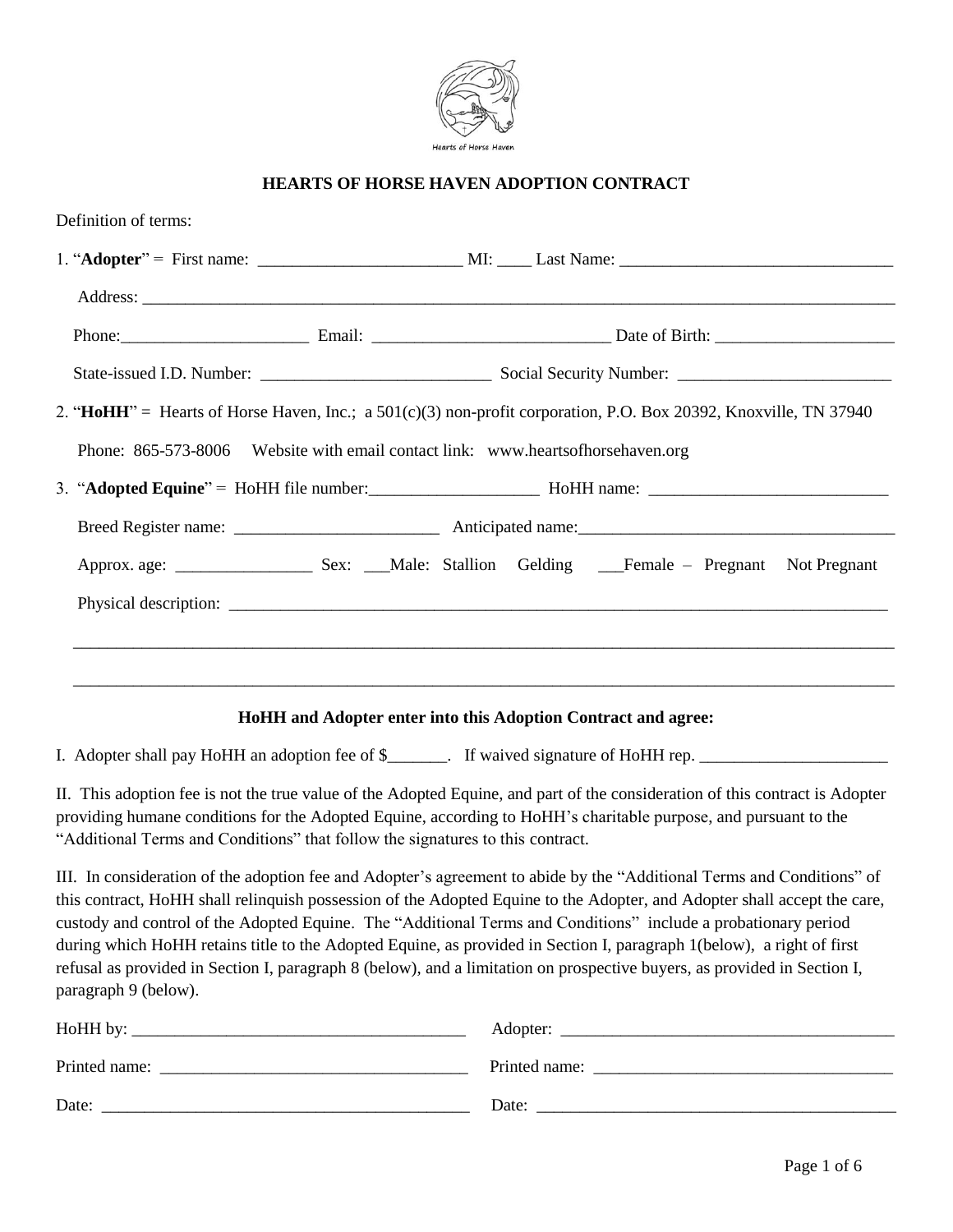### **ADDITIONAL TERMS AND CONDITIONS TO EQUINE ADOPTION CONTRACT**

In consideration of HoHH placing Adopted Equine with Adopter, and Adopter paying a \$\_\_\_\_\_\_\_\_ adoption fee to HoHH, Adopter and HoHH agree to these additional terms and conditions to the Adoption Contract: By adopter initialing each section they agree they have read and will abide by all terms put forth by that section.

#### **\_\_\_\_\_\_\_ Section I. Probation Period, Ownership, and Transfer**

1. "Probation period" for the purposes of this contract refers to a length of time, not less than one year from the date of signing, during which HoHH retains title to Adopted Equine. The length of the probation period will vary for each contract, determined by factors including but not limited to: Adopted Equine's age and intended use, and Adopter's horse experience. HoHH may unilaterally extend the probation period due to changes in Adopter's and/or Adopted Equine's circumstances, including but not limited to: illness, loss of financial support, breaches of minor contract terms, and acquiring additional equine.

The initial probation period for this contract is\_\_\_\_\_\_\_\_\_\_\_\_\_\_\_\_\_\_\_\_\_\_\_\_\_\_\_\_\_\_\_\_\_\_\_\_\_\_\_\_ from the date of signing.

2. During the probation period, Adopter may not gift, sell, loan, lease or dispose of Adopted Equine without HoHH's written consent. Adopter will notify any creditors attempting to place a lien or security interest on Adopted Equine that Adopter does not have title to Adopted Equine.

3. If Adopted Equine has breed registration paperwork, the parties will follow registration requirements. HoHH will be listed as co-owner of the horse. Adopter will pay any ownership transfer charges. Adopter is not required to register an animal previously registered with a breed registry.

4. If Adopter is unable or unwilling to meet all of the terms outlined in this agreement during the probation period, Adopter will return Adopted Equine to HoHH.

5. Adopter may apply in writing to HoHH for Adopted Equine's ownership registration papers at the end of the probation period. After receiving the request, HoHH will conduct a follow-up visit and verify with the vet and otherwise that Adopter has kept all the contract terms. If Adopter has kept the contract terms under this agreement, HoHH will issue ownership registration papers to Adopter, subject to a right of first refusal and conditions of transfer described in paragraph 8 below.

6. If Adopter does not apply for ownership at the end of the probation period, the parties deem the probation period to continue until Adopter applies for ownership registration papers, passes follow-up contract verification, and receives ownership registration papers; HoHH also has the option, but no obligation, to unilaterally issue ownership registration papers to Adopter.

7. During the probation period, Adopted Equine cannot be considered Adopter's personal property:

 a. If Adopter dies, becomes incapacitated, or incarcerated, Adopter's family members or heirs will contact HHT to prepare either Adopted Equine's transfer paperwork or return to HoHH.

 b. If Adopter is currently married, Adopter's spouse understands Adopted Equine cannot be considered an asset in the event of divorce. \_\_\_\_\_\_\_ *Adopter's spouse's initials*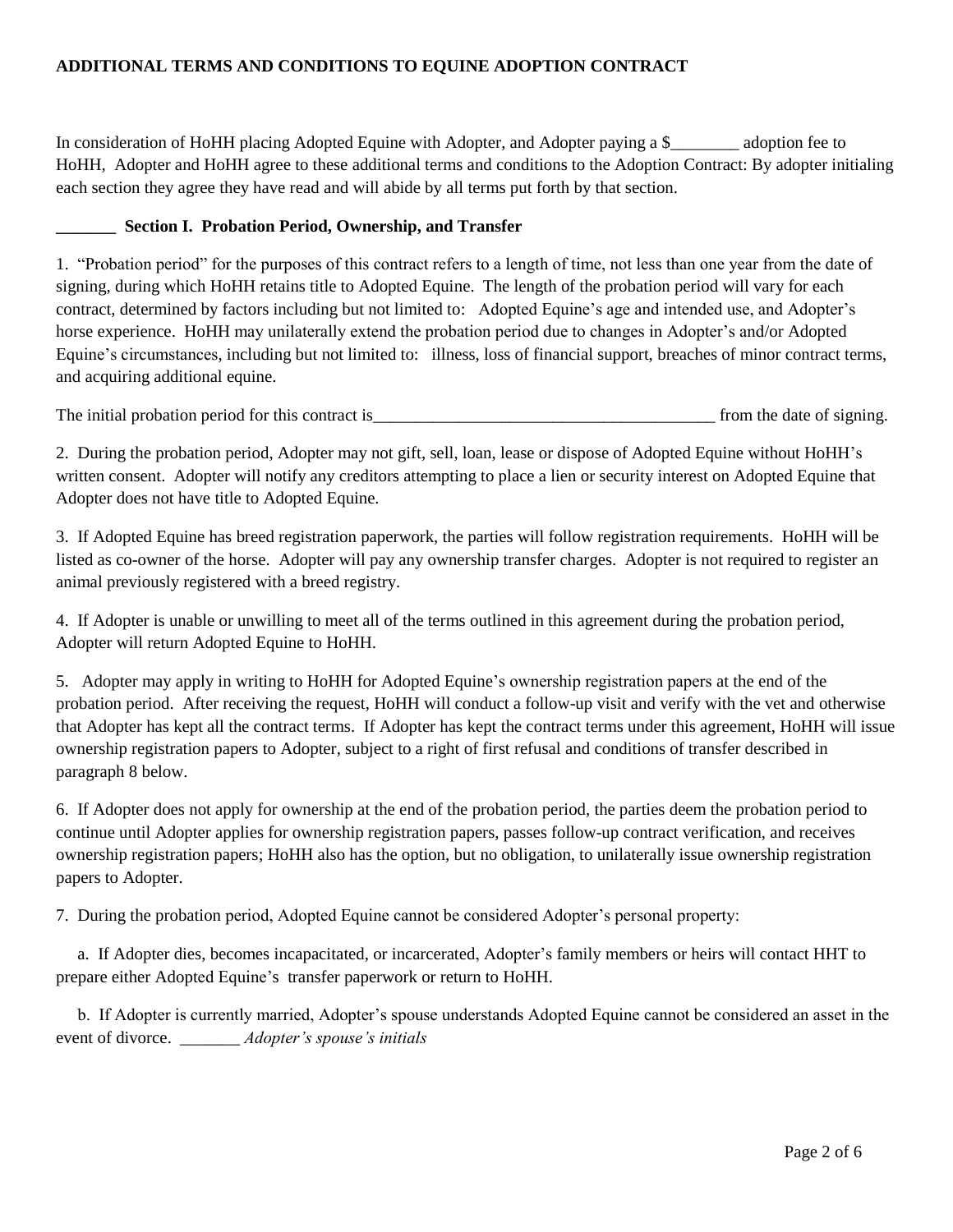8. Ownership transfer and Right of first refusal: If, after receiving ownership registration papers, Adopter desires to transfer ownership of Adopted Equine, Adopter will notify HoHH by certified mail, return receipt requested. HoHH shall have the right of first refusal; that is, HoHH may purchase Adopted Equine back for the adoption fee or by matching a bona fide offer, whichever is less. HoHH shall have thirty days, following receipt of Adopter's notice, to provide Adopter written notice of its intent to exercise the option, via certified mail, return receipt requested. If HoHH fails to do so, the parties will deem the option waived. Adopter will provide HoHH proof of a bona fide offer by including the name, address and telephone number of the prospective owner. If HoHH waives its right of first refusal, HoHH will require the prospective owner to fill out the same adoption application and will spend the same time and effort in verifying their information. Adopter and the prospective owner shall fill out and return HoHH's "Adopter Transfer of Ownership Agreement" within thirty days of transfer. HoHH shall provide and pay for the return transportation of Adopted Equine if it exercises its right of first refusal.

9. Adopter agrees never to sell Adopted Equine at auction or for slaughter, to a horse broker, or feed lot.

10. Section I, paragraphs 2, 3, 4, 8 and 9 are material terms of the contract. If Adopter breaches these terms, Adopter will return Adopted Equine immediately following HoHH's request.

### **\_\_\_\_\_ Section II. Standards of Health Care**

1. Adopter agrees to use Dr. \_\_\_\_\_\_\_\_\_\_\_\_\_\_\_\_\_\_\_\_\_\_\_\_\_\_\_\_\_\_\_\_\_\_\_\_\_ located at\_\_\_\_\_\_\_\_\_\_\_\_\_\_\_\_\_\_\_\_\_\_\_  $\qquad \qquad (phone:\qquad \qquad _{p}$ 

as Adopted Equine's veterinarian (hereinafter "the vet"). Adopter will notify HoHH of the new vet's information within 30 days of changing vets. Adopter will pay all medical treatment costs – including but not limited to vaccinations, tests, medications and dentistry - for Adopted Equine from the date of this contract forward.

2. The vet will give Adopted Equine a complete health check-up at least once every twelve months. The check-up will include at a minimum:

a) dental exam

 b) yearly vaccines, to include at a minimum flu and tetanus, and all others the vet recommends. If Adopter administers the vaccines, Adopter must send a copy of the vaccine sales receipt.

c) Coggins test

Adopter will ensure Adopted Equine receives prompt, proper veterinary care for any illness or injury. Adopter gives HoHH the right to access Adopted Equine's medical records, and will send HoHH a copy of the annual exam report within 30 days of receiving the report. A copy of this contract authorizes any vet to release records, and billings for care, regarding Adopted Equine, to HoHH.

3. Adopter agrees to use  $\frac{1}{2}$  located at  $\frac{1}{2}$  located at  $\frac{1}{2}$  located at  $\frac{1}{2}$  located at  $\frac{1}{2}$  located at  $\frac{1}{2}$  located at  $\frac{1}{2}$  located at  $\frac{1}{2}$  located at  $\frac{1}{2}$  located at  $\frac{1}{2$ \_\_\_\_\_\_\_\_\_\_\_\_\_\_\_\_\_\_\_\_\_\_\_\_\_\_\_\_\_\_\_\_\_\_\_\_\_\_\_\_\_\_\_\_\_\_\_\_\_\_\_\_\_\_\_ (phone: \_\_\_\_\_\_\_\_\_\_\_\_\_\_\_\_\_\_\_\_\_\_\_\_\_\_\_\_\_\_\_\_\_\_)

as Adopted Equine's farrier. Adopter will notify HoHH of the new farrier's contact information within thirty days of changing farriers. The farrier will provide hoof maintenance care at a minimum of 8-10 week intervals or as the farrier directs. Adopter will pay for all farrier services from the date of this contract forward.

4. Adopter will deworm Adopted Equine a minimum of every twelve weeks, or as directed by the vet.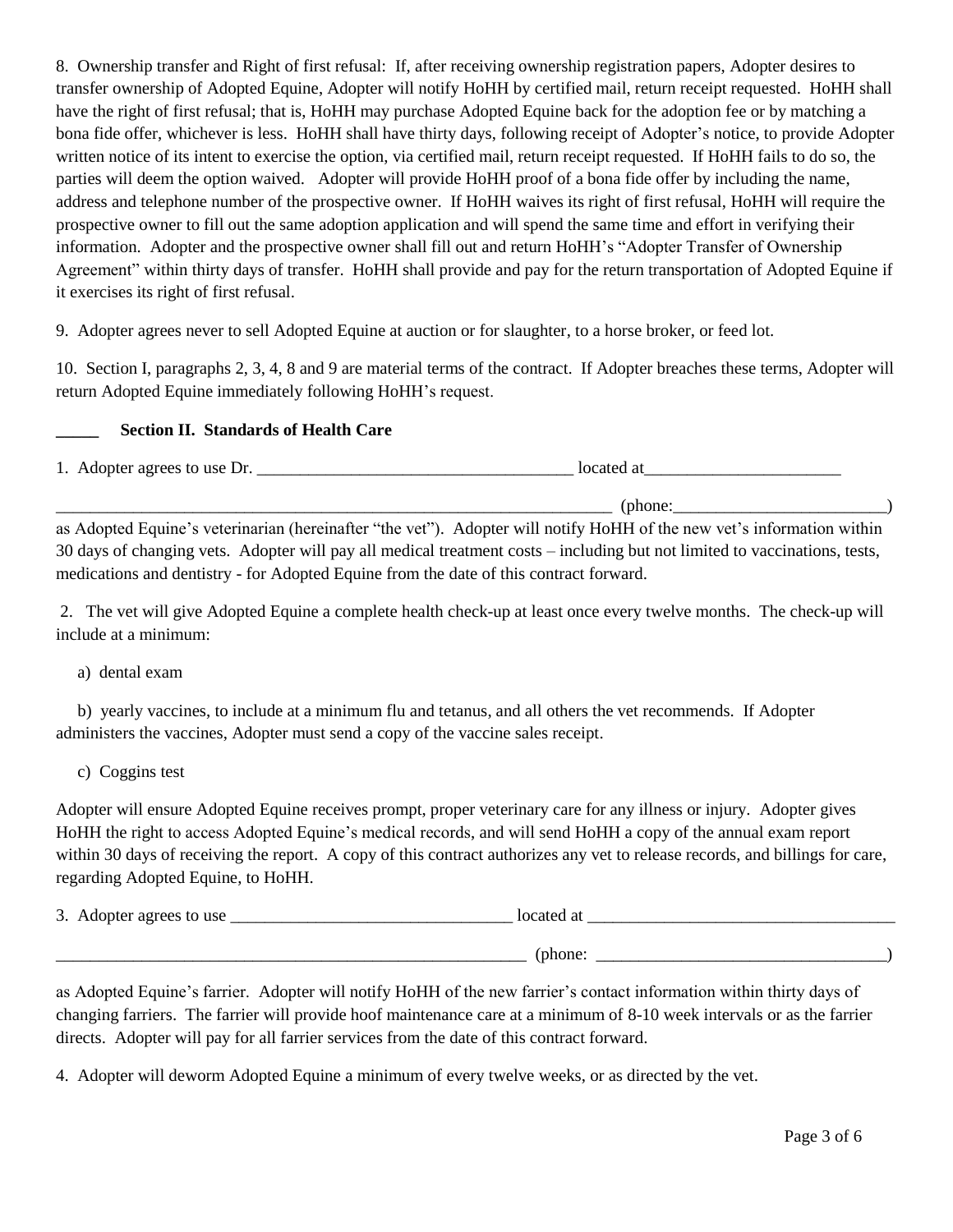5. Death: Adopter will report to HoHH if Adopted Equine dies while in Adopter's custody. Adopter will send a copy of the veterinarian report of cause of death within thirty days of the death. If Adopted Equine suffers a life-threatening condition during the probation period, Adopter will notify HoHH immediately. HoHH will make the final decision on euthanasia. Exceptions will be made only for :

a) acts of mercy in the event of an emergency when notice is not possible

b) the vet advising Adopted Equine be euthanized.

6. Adopter will annually provide HoHH a hard copy of a current full-body photo of Adopted Equine.

7. Standards of health care listed in Section II, paragraphs 1through 4 above are material terms of the contract. If Adopter fails to meet any of the health care standards in these paragraphs, Adopter will return Adopted Equine immediately upon HoHH's request.

#### **\_\_\_\_\_ Section III. Breeding**

1. Stallions:

 a. If Adopted Equine is an intact male on the adoption contract date, Adopter agrees to geld Adopted Equine on a date the vet selects. The Adopter will pay for the gelding.

 b. Intact males must be contained in enclosures that do not allow any contact with mares. They must remain in such an enclosure for a period of thirty days post-gelding.

2. Mares:

a. If Adopted Equine is a female, Adopter will never breed her.

 b. HoHH is the sole owner of any offspring born to Adopted Equine. Adopter will turn over any such offspring to HoHH immediately upon HoHH's request. If Adopted Equine was pregnant on the contract date, HoHH gives Adopter the first option to adopt the offspring.

c. If despite all precautions a mare manages to breed, Adopter will notify HoHH as quickly as possible.

3. All the terms of Section III are material terms of the contract. If Adopter breaches these terms, Adopter will return Adopted Equine immediately upon HoHH's request.

#### **\_\_\_\_\_ Section IV. Standards of Humane Care, Location of Adopted Equine**

1. Adopter shall not maliciously or negligently injure, harass or otherwise treat Adopted Equine inhumanely.

2. Adopter will provide Adopted Equine with healthcare, proper feeding to maintain weight and condition at a score above a three on the Henneke system of body scoring, free access to clean water, a minimum three-sided roofed shelter, and adequate containment fencing. Adopter is financially responsible for providing the humane care listed above.

3. Adopted Equine will reside at:

Adopter will allow HoHH and its agents to visit Adopted Equine, at any reasonable time, without prior notice, to verify Adopter's humane care. Entry upon the premises for such purposes shall not constitute a trespass.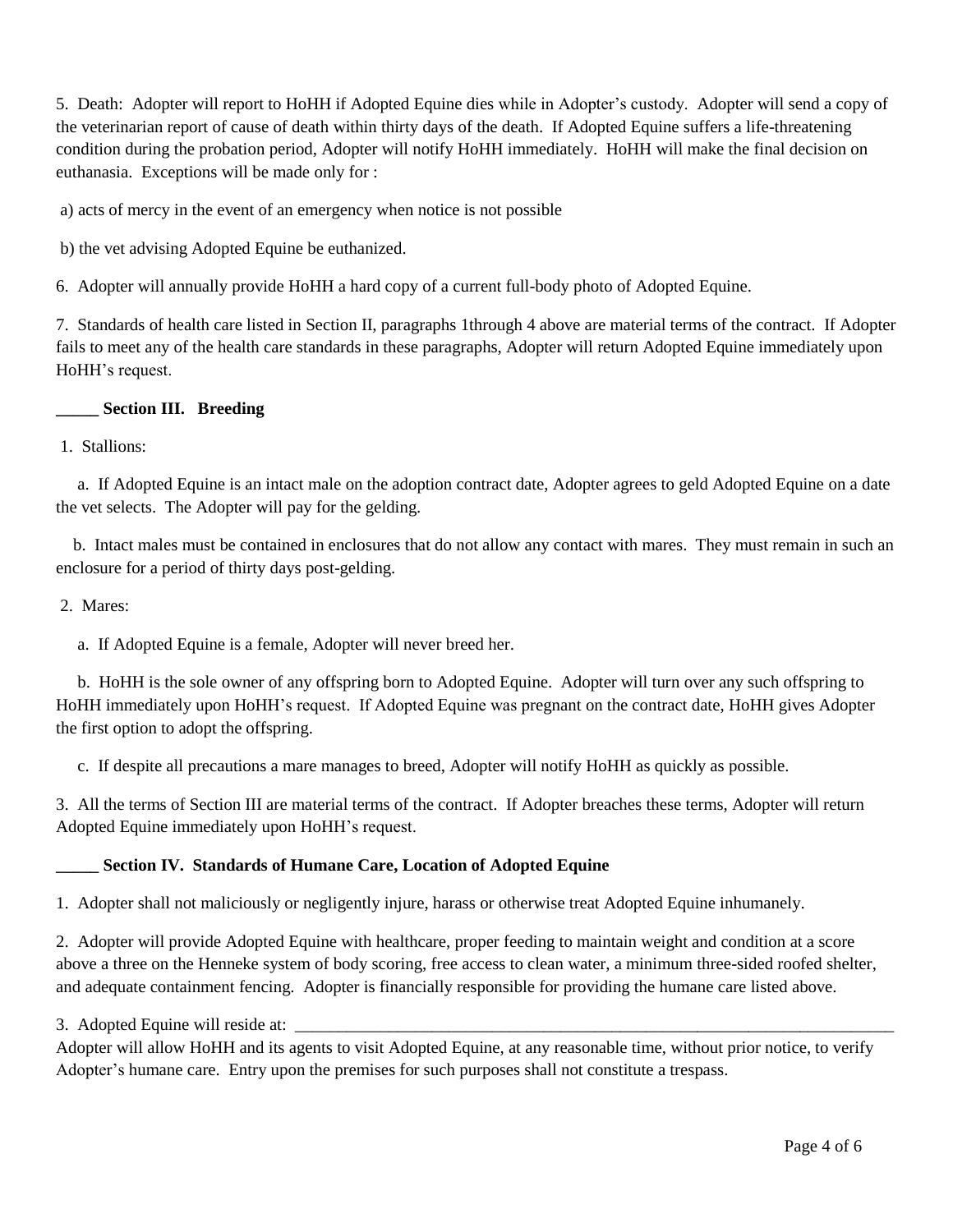4. Use of Boarding Facility: If using a boarding facility, Adopter will provide HoHH with a copy of a completed HoHH "Boarding Agreement" from the Boarding facility within ten days of entering the boarding facility. In advance of moving Adopted Equine to any subsequent facility, Adopter will provide HoHH with the following: the name, contact person, address, and phone number of the facility. If Adopter fails to provide the facility agreement to HoHH, Adopter agrees that any boarding facility having possession of the Adopted Equine shall accept a copy of this agreement as evidence of the adopter's express authority for HoHH to inspect and repossess the Adopted Equine.

5. Adopter may not remove Adopted Equine to another location for more than thirty days during the probation period unless Adopter notifies HoHH prior to the move and the new location passes HoHH's inspection. Adopted Equine will not leave the continental United States during the probation period.

6. Adopter will notify HoHH immediately upon discovering Adopted Equine's disappearance.

7. Adopter shall not remove or alter Adopted Equine's freeze mark.

8. Section IV, paragraphs 1 through 5 are material terms of the contract. If Adopter breaches these terms, Adopter will return Adopted Equine immediately following HoHH's request.

# **\_\_\_\_\_ Section V. Warranties, Returns, Litigation, Miscellaneous**

1. HoHH makes no warranties, express or implied, regarding Adopted Equine's age, breed, health, future size, soundness, behavior, temperament or ability to achieve a particular discipline.

2. Adopter releases and holds harmless HoHH and HoHH's agents, employees, directors, members, successors and assigns from any claim, liability or cause of action arising out of or in any way related to, Adopter's adoption or ownership of Adopted Equine.

3. HoHH will not return any money to Adopter if Adopted Equine is returned or reclaimed under the provisions of this contract, with the exception of HoHH exercising its right of first refusal as described in Section I, paragraph eight. HoHH will not reimburse any money Adopter spent for Adopted Equine's care, upkeep or training.

4. HoHH may apply any part of the adoption fee towards another adoption within six months.

5. If Adopter must return Adopted Equine to HoHH, and HoHH agrees to pick up the animal, on the pickup date Adopter agrees to walk the animal onto HoHH's transport vehicle, or confine it in an area no larger than 100' by 100'.

6. Adopter has completed pre-adoption screening. If HoHH discovers Adopter provided false information, or made misleading representations, materially affecting HoHH's decision to allow Adopter to adopt an equine, Adopter will immediately lose any rights to Adopted Equine's possession and title.

7. Liquidated damages: Adopter agrees to pay HoHH a minimum of \$600.00 per equine as liquidated damages in the event of breach of contract. These liquidated damages represent HoHH's staff and administrative expenses in the event of a breach, and do not bar HoHH from also seeking return of the animal by judicial process or other legal means, and recovering those costs.

8. Recovery costs and attorney's fees: Adopter will pay all necessary and reasonable costs HoHH incurs recovering the possession of Adopted Equine pursuant to this contract. These costs include all court costs and attorney's fees incurred enforcing and litigating HoHH's rights under this agreement.